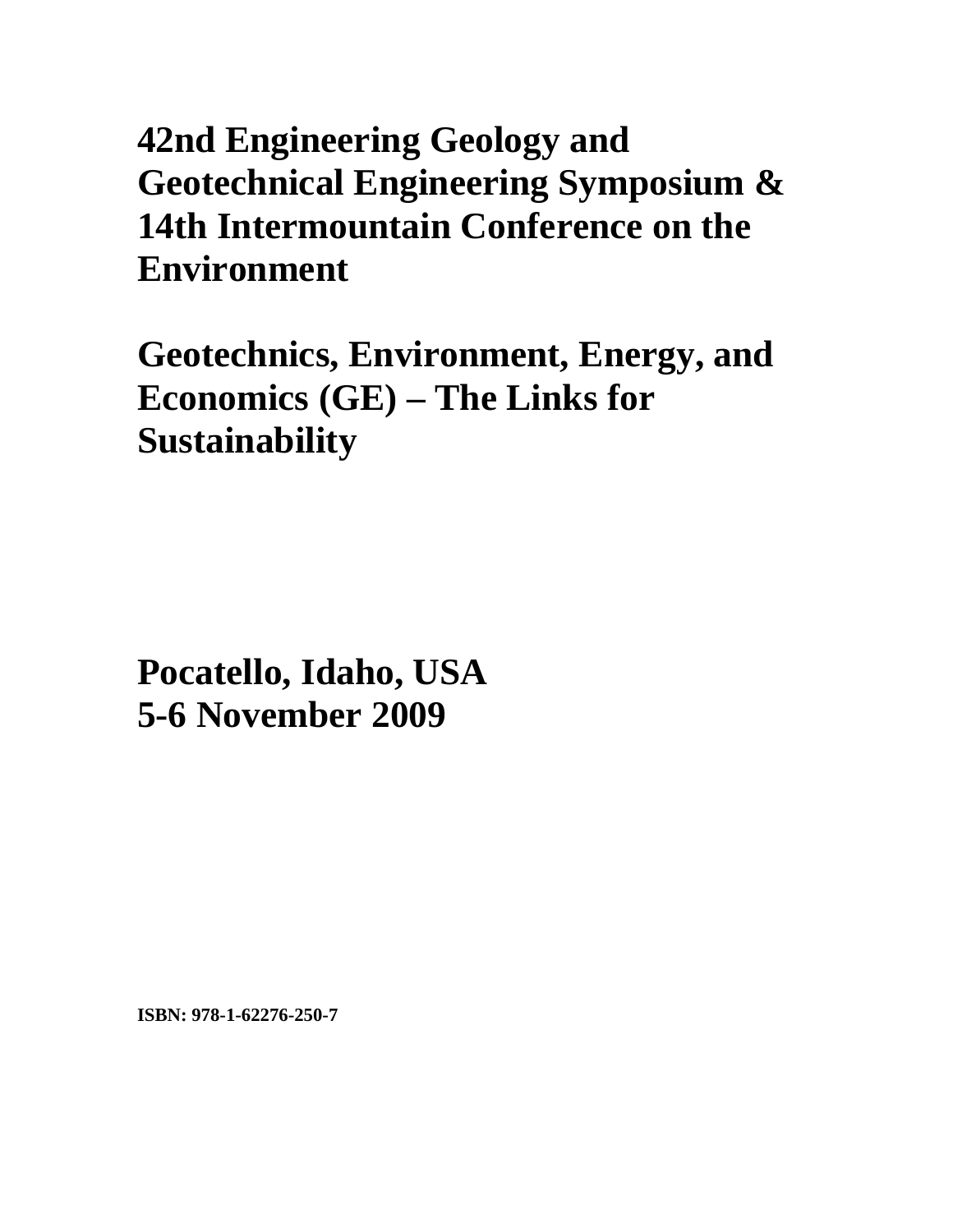**Printed from e-media with permission by:** 

Curran Associates, Inc. 57 Morehouse Lane Red Hook, NY 12571



**Some format issues inherent in the e-media version may also appear in this print version.** 

Copyright© (2009) by Engineering Geology and Geotechnical Engineering Symposium (EGGES) All rights reserved.

Printed by Curran Associates, Inc. (2012)

For permission requests, please contact Engineering Geology and Geotechnical Engineering Symposium (EGGES) at the address below.

Engineering Geology and Geotechnical Engineering Symposium (EGGES) c/o Paul Link Department of Geosciences MS 8072 Idaho State University Pocatello Idaho 83209

Phone: (208) 282-3365 Fax: (208) 282-4414

linkpaul@isu.edu

## **Additional copies of this publication are available from:**

Curran Associates, Inc. 57 Morehouse Lane Red Hook, NY 12571 USA Phone: 845-758-0400 Fax: 845-758-2634 Email: curran@proceedings.com Web: www.proceedings.com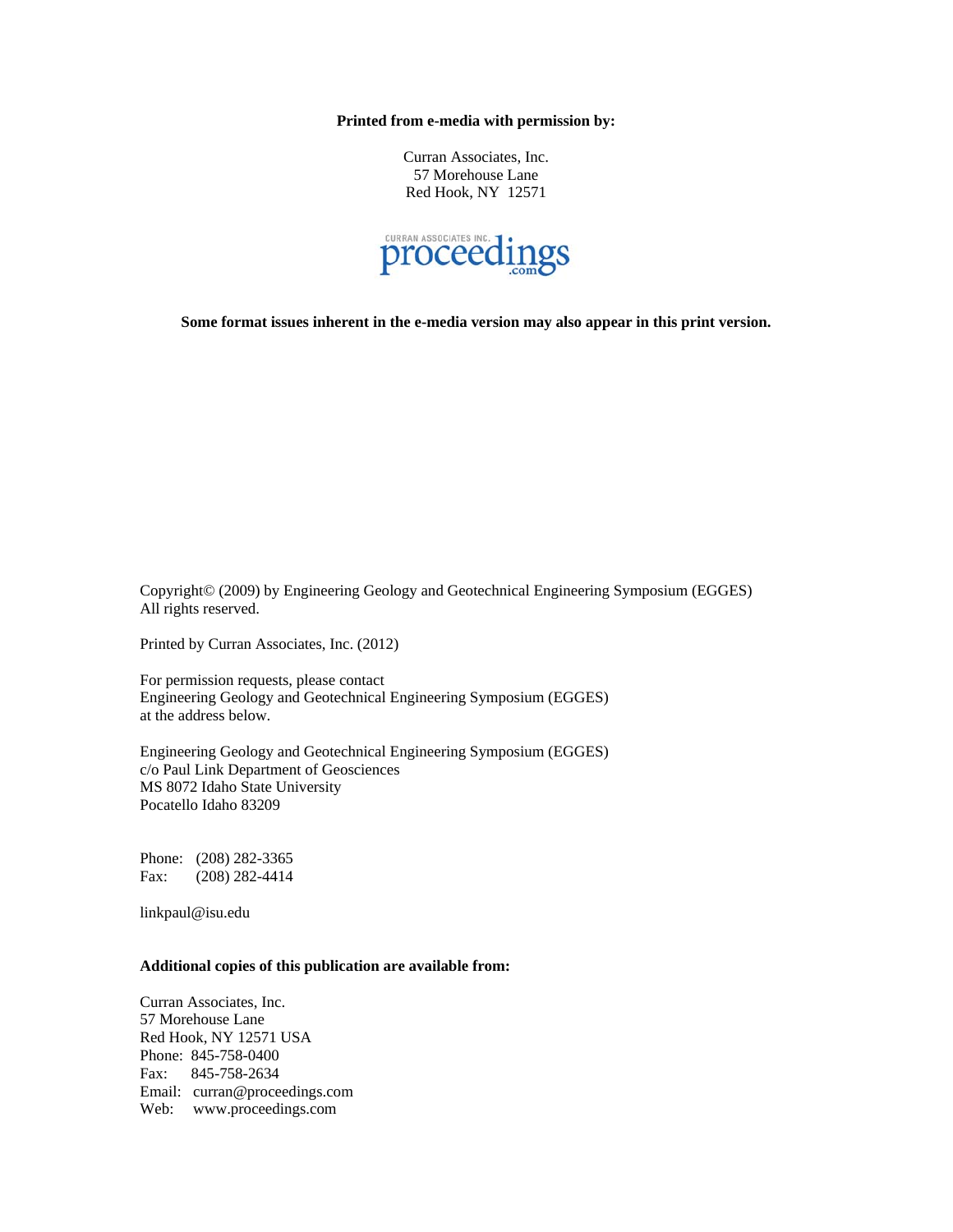## **TABLE OF CONTENTS**

| Kellen M. Giraud, Jay F. Kunze, James M. Mahar, Carl W. Myers                                                                                                     |     |
|-------------------------------------------------------------------------------------------------------------------------------------------------------------------|-----|
| Laboratory Investigation of the Effect of Low Values of Macroporosity on the Engineering Properties                                                               |     |
| Krista Hanson, Mary MacLaughlin, Nick Hudyma                                                                                                                      |     |
| Predicting the Unconfined Compressive Strength of Vesicular Basalt as a Function of the Specific                                                                  |     |
|                                                                                                                                                                   |     |
| Brian Kuhn, Mary MacLaughlin, Nick Hudyma                                                                                                                         |     |
| Darryl Siemer, Jay F. Kunze                                                                                                                                       |     |
| Zhen Li, Eugene Sato, Chikashi Sato, Malcolm Shields                                                                                                              |     |
| 2D Numerical Investigation of the Influence of Macropore Alignment on Strength of Cubic Specimens 55<br>Mary MacLaughlin, Colleen Jespersen, Nick Hudyma          |     |
|                                                                                                                                                                   |     |
| Gennaro G. Marino, James W. Mahar, Mohamed G. Abdel-Maksound                                                                                                      |     |
| Mary MacLaughlin, Herb Wang                                                                                                                                       |     |
|                                                                                                                                                                   |     |
| Barbara L. Pape, Christopher H. Gammons                                                                                                                           |     |
| Lourdes Polanco, John Rice                                                                                                                                        |     |
|                                                                                                                                                                   |     |
| Jared M. Quilty, Curtis A. Link, Richard L. McNearny                                                                                                              |     |
| The Effect of Flat Circular Pore Orientation on Engineering Properties of Rock-like Materials with                                                                |     |
| Alan Roos, Mary MacLaughlin, Nick Hudyma                                                                                                                          |     |
| Ariel Sarno, Nick Hudyma, Dennis Hiltunen, Mary MacLaughlin                                                                                                       |     |
| Air-Cathode Single-chamber Microbial Fuel Cell: Generation of Electricity from Potato-Residue                                                                     |     |
| Chikashi Sato, Larissa Quintana Sanchez, Malcolm S. Shields, Marco P. Schoen, Alba Perez-Gracia                                                                   |     |
| Single-chamber Microbial Fuel Cells: Effect of Electrode Surface Area on Electricity Generation  175<br>Rishika Sharma Lamichhane, Chikashi Sato, Malcolm Shields |     |
| Darryl Siemer                                                                                                                                                     |     |
| Distinct Regimes: The Hydrology and Geomorphology of Twelve Tributaries to the                                                                                    |     |
| Christopher J. Tennant, Benjamin T. Crosby                                                                                                                        |     |
| Spatial Analysis of Hillslope Failures Using High-Resolution Topographic Datasets, Southern                                                                       | 219 |
| Kelly M. Whitehead, Bejamin T. Crosby, James Mahar                                                                                                                |     |
| Prediction of Drained Lateral Extension Behavior from Traditional Drained Axial Compression                                                                       |     |
| Horng-Jyh Yang, Sherif Elfass, Gary Norris                                                                                                                        |     |
|                                                                                                                                                                   |     |
| M. Zoghi, J. Mahar, A. Ebrahimpour, M. Y. Araya, P. Katamaneni                                                                                                    |     |
| Manoochehr Zoghi, Arya Ebrahimpour, Vishwanath Pothukutchi                                                                                                        |     |
|                                                                                                                                                                   |     |
| Aaron Zosel, Mary MacLaughlin, Tom Moon, Nick Hudyma                                                                                                              |     |
|                                                                                                                                                                   |     |
| Beltus Abeh, Chikashi Sato, Solomon Leung                                                                                                                         |     |
| Metal Characterization in Mining Impacted Sediments Along the Coeur d'Alene River                                                                                 |     |
| Debra Bruhn, Neal Yancey                                                                                                                                          |     |